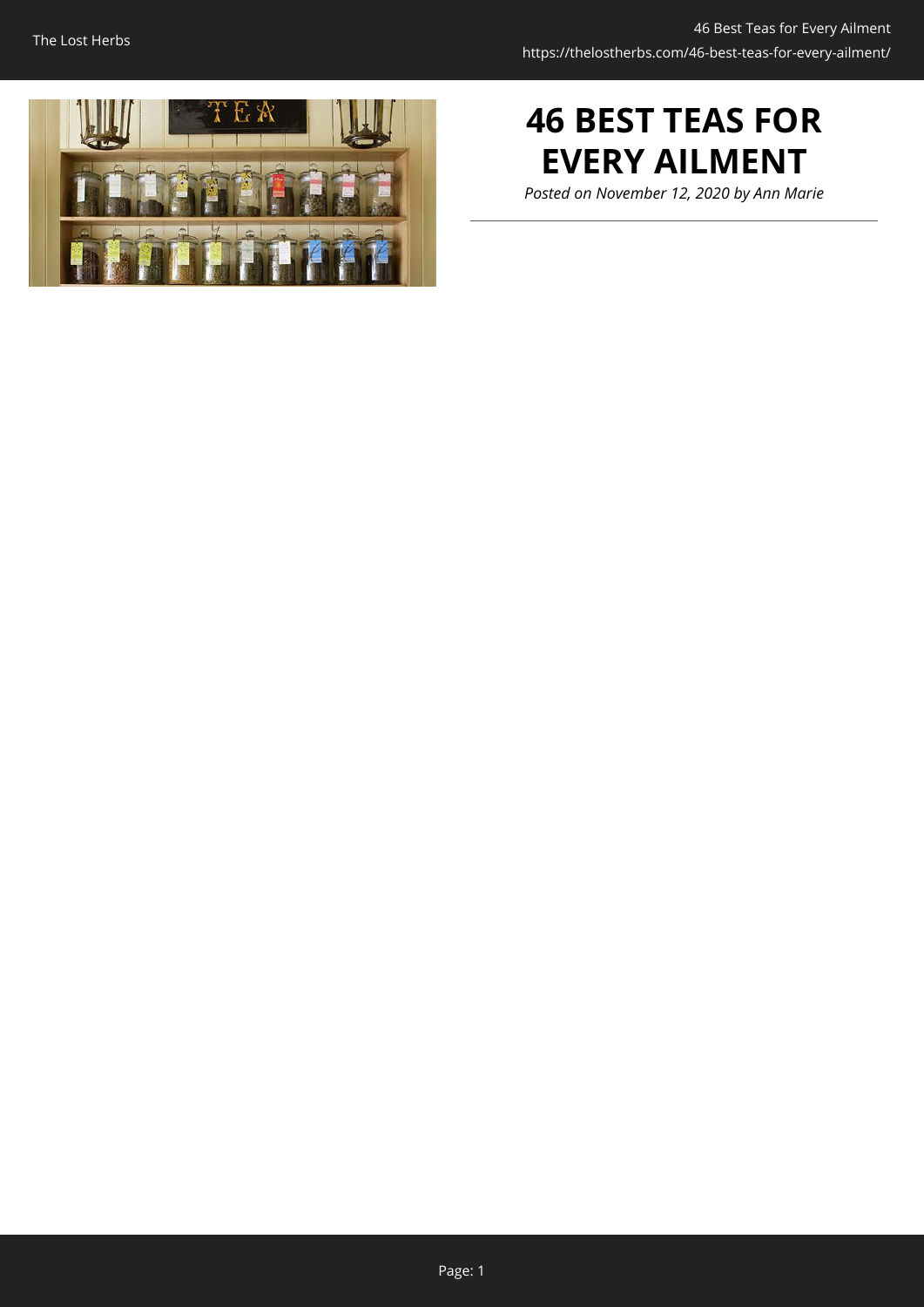Good health comes with not just the food you eat, but also with what you drink. So why don't you ditch your unhealthy sodas and grab a healthier alternative instead? Drinking herbal teas provide a wide range of selections as well as a variety of health benefits.

## **1. Green Tea for Weight Loss**

Gather leaves from the tea plant (Camellia sinensis). The ratio will be 1 tsp for every 1 cup of tea. Boil the water and keep the temperature at the ideal 80°C to 85°C. A temperature of more than 90°C can make the tea bitter. Place the leaves on a small strainer and place the strainer on a mug or cup. Pour water over the strainer and let it steep for 3 minutes. Take the strainer out and you may opt to add 1 tsp of honey for flavor.

## **2. Peppermint Tea for Tension Headaches and Migraines**

Prepare 15-20 fresh peppermint leaves and rub them together on your hands to get some leaf extracts. Boil 2 cups of water. Once boiling, turn off the burner and add the leaves for about 10 to 15 minutes. Strain the leaves. You may serve with honey or a bit of lemon.

#### **3. Chamomile Tea for Mild Skin Conditions Such as Mild Eczema**

For hot chamomile tea: Boil 1 cup of water. Steep 1 tbsp of loose chamomile leaves for 5 minutes.

Strain the mixture and serve warm.

For cold chamomile tea: Steep 1 tbsp of loose chamomile leaves in 1 cup cold water for 12 hours. Strain and serve.

## **4. Jasmine Tea to slow down skin Aging**

Use 2 grams of leaves for every 1 cup of water. Boil pure or filtered water to a temperature of 72°C to 82°C. Too hot will make the tea bitter. Steep the tea leaves from 30 seconds to 3 minutes depending on how strong you want the flavor to be. Cover the cup while you steep. Strain leaves and serve the tea.

#### **5. Rose Tea to Alleviate Stress**

Put 2 tbsp of rose petals on a small saucepan. Cover with 2 cups of water. Simmer over mediumhigh heat for 5 minutes or until rose petals change color. Remove from heat and strain off leaves. You may opt to serve the tea with honey.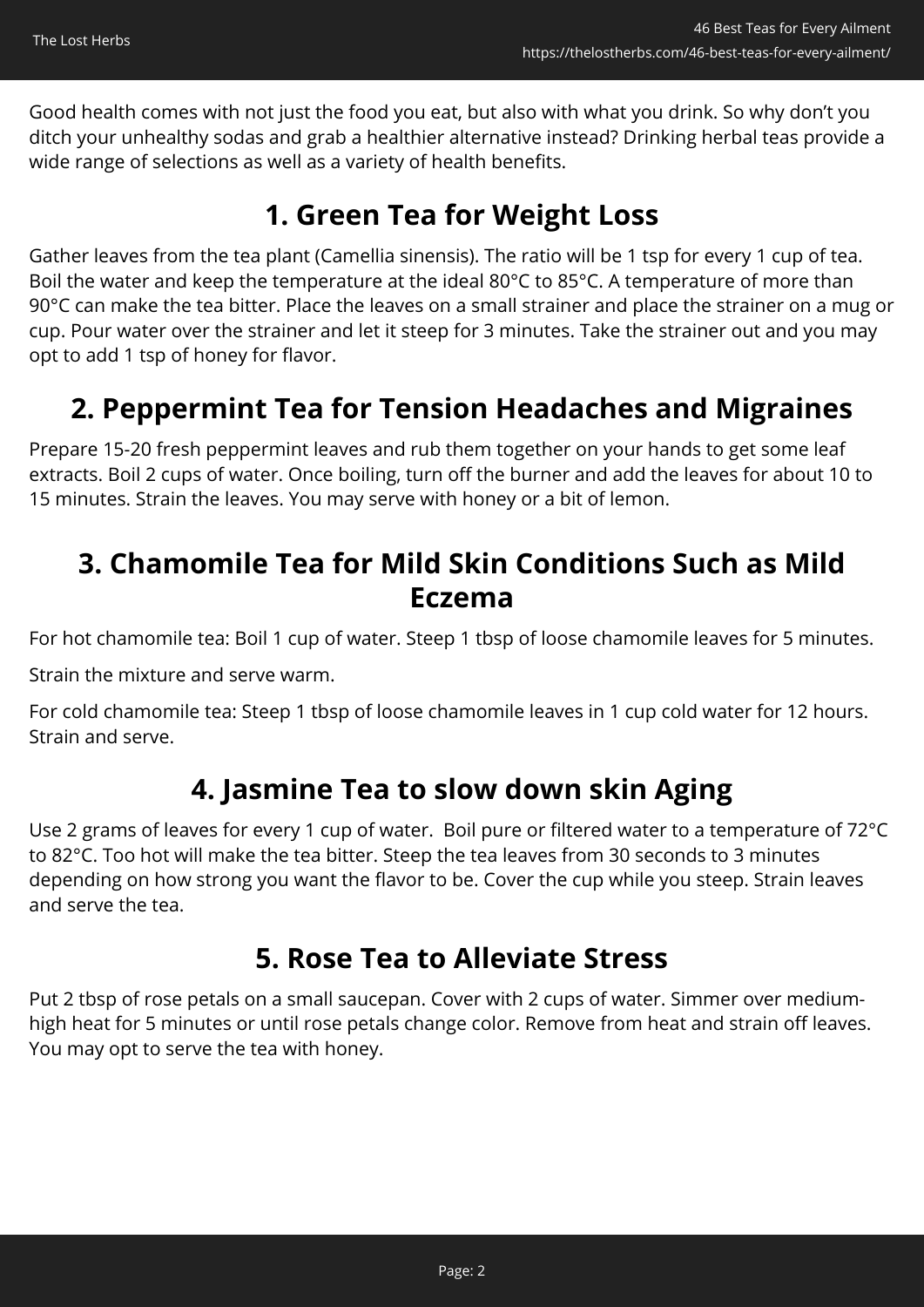## **6. Chrysanthemum Tea for Liver Detoxification**

Boil water to around 38°C. Add 3-6 dried chrysanthemum flowers to 1 cup of boiled water.

Steep for 3-5 minutes or until the tea turns a shade of golden yellow. Strain the flowers out of the tea.

## **7. Lavender Tea for Stomach Cramps**

Boil 1 cup of water. Add 4 tsp of fresh lavender buds in a tea sachet. Place the sachet in a cup and pour the boiled water over it. Steep for 10 minutes. Remove the tea sachet and enjoy your warm drink!

## **8. Calendula Tea for Inflamed Gums and Canker Sores**

Add either 1 tbsp of fresh or 2 tsp of dried calendula flowers to 1 cup of water in a saucepan. Bring to a boil and lower down the heat to simmer for 10 minutes. Strain the flowers out and drink the tea. You may also use the tea (not hot) to wash your foot, face, scalp, and skin. Calendula tea can be refrigerated for up to 1 week.

## **9. Rose Hip Tea as an Immune System Booster**

For fresh rose hips: Wash and rinse rose hips to remove dirt. In a cup of hot water, place 4-8 cleaned rose hips. Steep for 10-15 minutes. Remove rose hips from the tea. Serve and enjoy!

For dried rose hips: Place 1-2 tsp of dried rose hips in a teabag. Put the bag in a cup of boiled water. Steep for 10-15 minutes. Remove the teabag and serve warm. You may add honey for extra sweetness.

## **10. Ginger Tea for Motion Sickness**

Slice an inch of fresh ginger. Put it in a pan and add 1 cup of water. Bring to a boil on high heat. Reduce to simmer for 5-10 minutes depending on how strong you want the taste of the tea to be. Remove the ginger particles by straining. Serve with lemon or orange slices. You may also add honey or maple syrup for extra sweetness.

## **11. Hibiscus Tea for Constipation**

For hot hibiscus tea: Boil 1 cup of water to 98°C. Add 1.5 tsp of loose hibiscus and steep for 5 minutes. Strain and serve warm.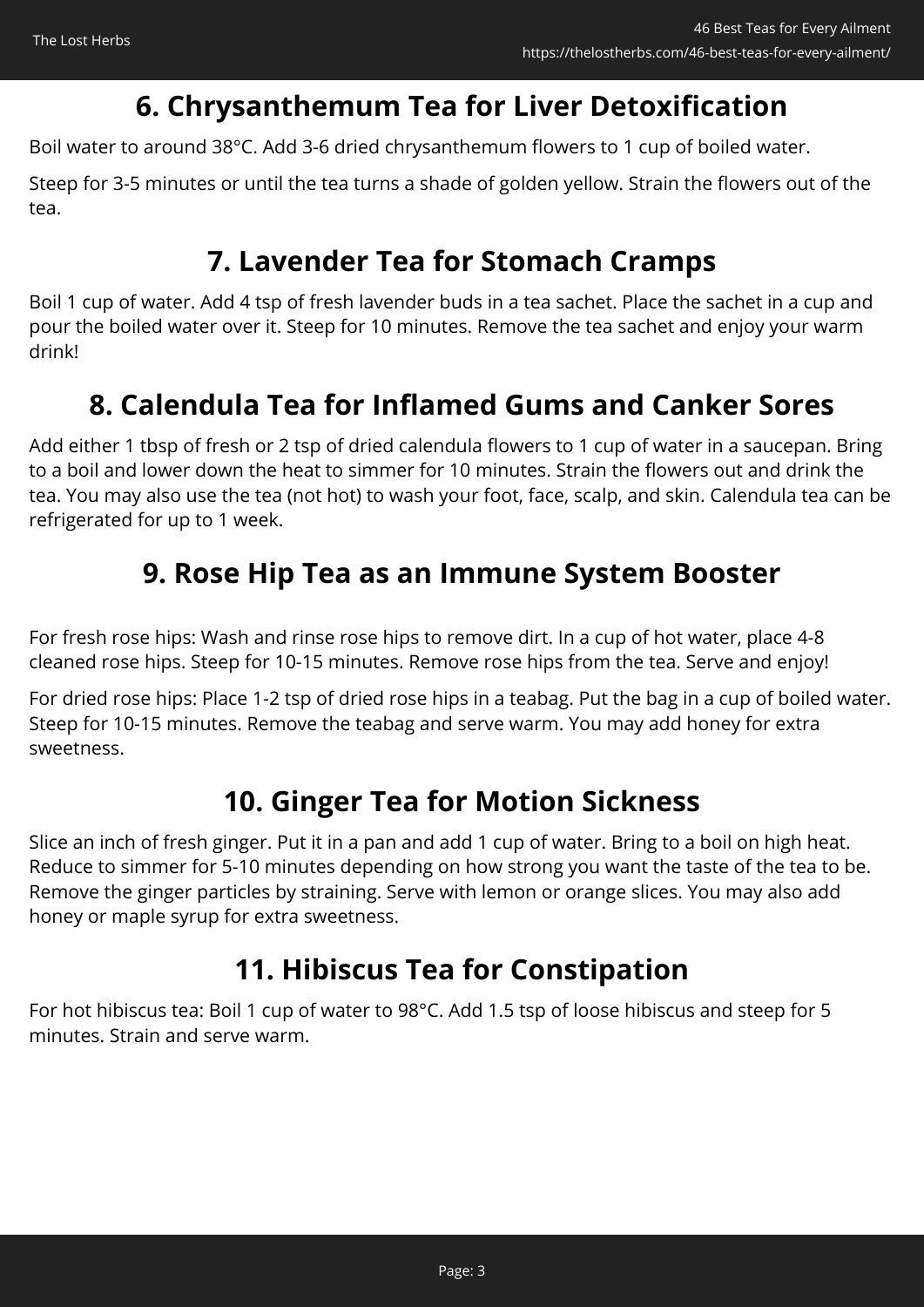For cold hibiscus tea: In 1 cup of cold water, add 1.5 tsp of loose hibiscus and steep for 12 hours. Strain and serve cold.

## **12. Lemon Balm Tea as a Natural Antibiotic**

Gather, clean, and chop ¼ cup of fresh lemon balm leaves. Heat 1 cup of water in a microwave or over medium-high heat.

Put the leaves on a mug and add hot water. Steep for 10 minutes.

Strain the leaves. Serve with honey if you want an added sweetness.

## **13. Dandelion Tea to Prevent Urinary Tract Infection**

Gather about 2 cups of dandelion flowers and leaves and thoroughly clean them. Place the flowers and leaves on a saucepan and cover with 4 cups of water. Bring to a boil. After boiling, cover the saucepan and remove it from heat. Let it steep for 3 hours or overnight for the best result. Strain the flowers and leaves.

#### **14. Rooibos Tea for Allergic Rhinitis and Asthma**

Add 1 tsp of rooibos tea leaves to a cup. Bring 1 cup of water to a boil. The water temperature should not be more than 100°C. Pour hot water over tea leaves and steep for 5 to 7 minutes. Run the tea through a sieve to remove loose leaves. Serve warm.

#### **15. Lemongrass Tea to Increase Red Blood Cell Count**

Use 1 fresh lemongrass stalk in making the tea. Remove the outer skin of the stalk and wash thoroughly to remove dirt and other impurities.

Fold the stalk several times and tie a knot in between by using the leaf of the stalk itself.

Put the folded and tied stalk on a saucepan, add 3 cups of water. Let it boil and simmer for 15 minutes. Serve hot. You may add honey for sweetness.

## **16. Rosemary Tea to Protect From Macular Degeneration**

Add 1 tsp of dried rosemary herbs to 1 cup of boiling water. Steep for 5 minutes or longer. Run through a sieve to remove herb particles. Serve hot.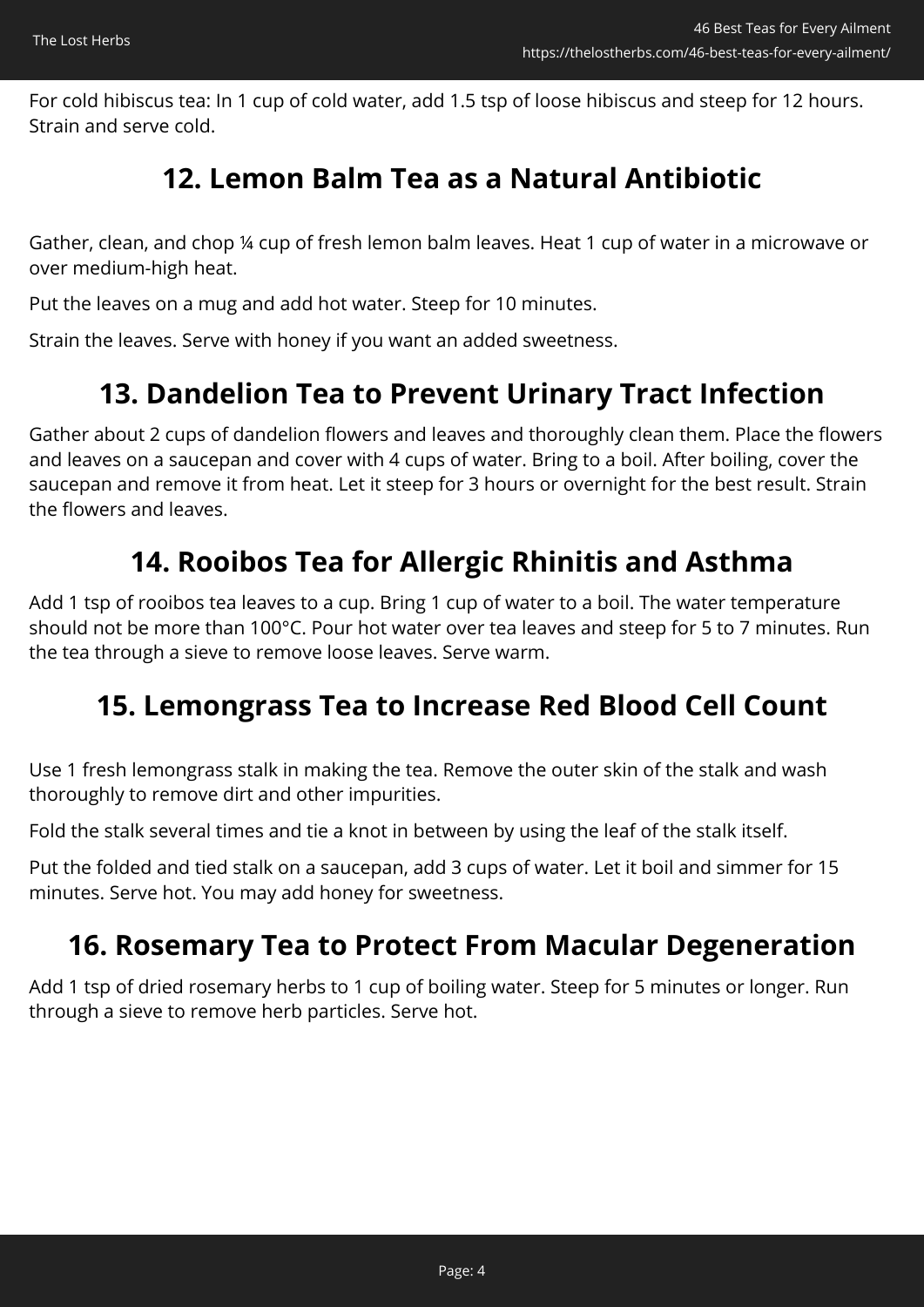## **17. Olive Leaf Tea to Manage Diabetes**

Pour 1 cup hot water over 20 dried olive leaves. Steep for 10 minutes and strain afterward. You may add 1 tsp honey or 1 tsp lemon extracts for added flavor.

## **18. Licorice Tea for Peptic Ulcers and Acid Reflux**

Add 1 tbsp of licorice root to 1 cup of water in a saucepan. Bring to a boil and simmer for 10 minutes.

Turn the heat off without removing the pan from the heat. Let it stand for 5 minutes. Strain the liquid and serve.

No need to add honey and other sweeteners since licorice is already sweet.

## **19. Barley Tea Prevents Tooth Decay**

Roast 2-3 tsp of barley in a pan for 5-10 minutes or until it turns dark brown. Add the roasted barley to a small pot with 8 cups of water. Bring to a boil and cover with a lid. Reduce to simmer for 20 minutes. Strain the liquid to remove roasted barley. Serve and enjoy.

## **20. Cinnamon Tea for Improved Heart Health**

In a saucepan, submerge 1 cinnamon stick in 1 cup of water. Bring to a boil and cover. Reduce heat and simmer for 15 minutes. Remove from heat and strain to a mug. You may add 2 tbsp of honey or a dash of lime juice when serving.

## **21. Orange Peel Tea to Burn Fat**

Add 1 tsp of chopped orange peels to 1 cup water in a saucepan. Let it boil for 10 minutes.

Remove from heat and let it sit for 3 minutes more before straining the tea. You may add cinnamon or honey to your orange peel tea.

## **22. Juniper Berry Tea for Heartburn**

Boil 2 cups of water and pour it over ½ tsp of dried juniper berries. Steep for 10 minutes. Strain. Add honey for extra flavor!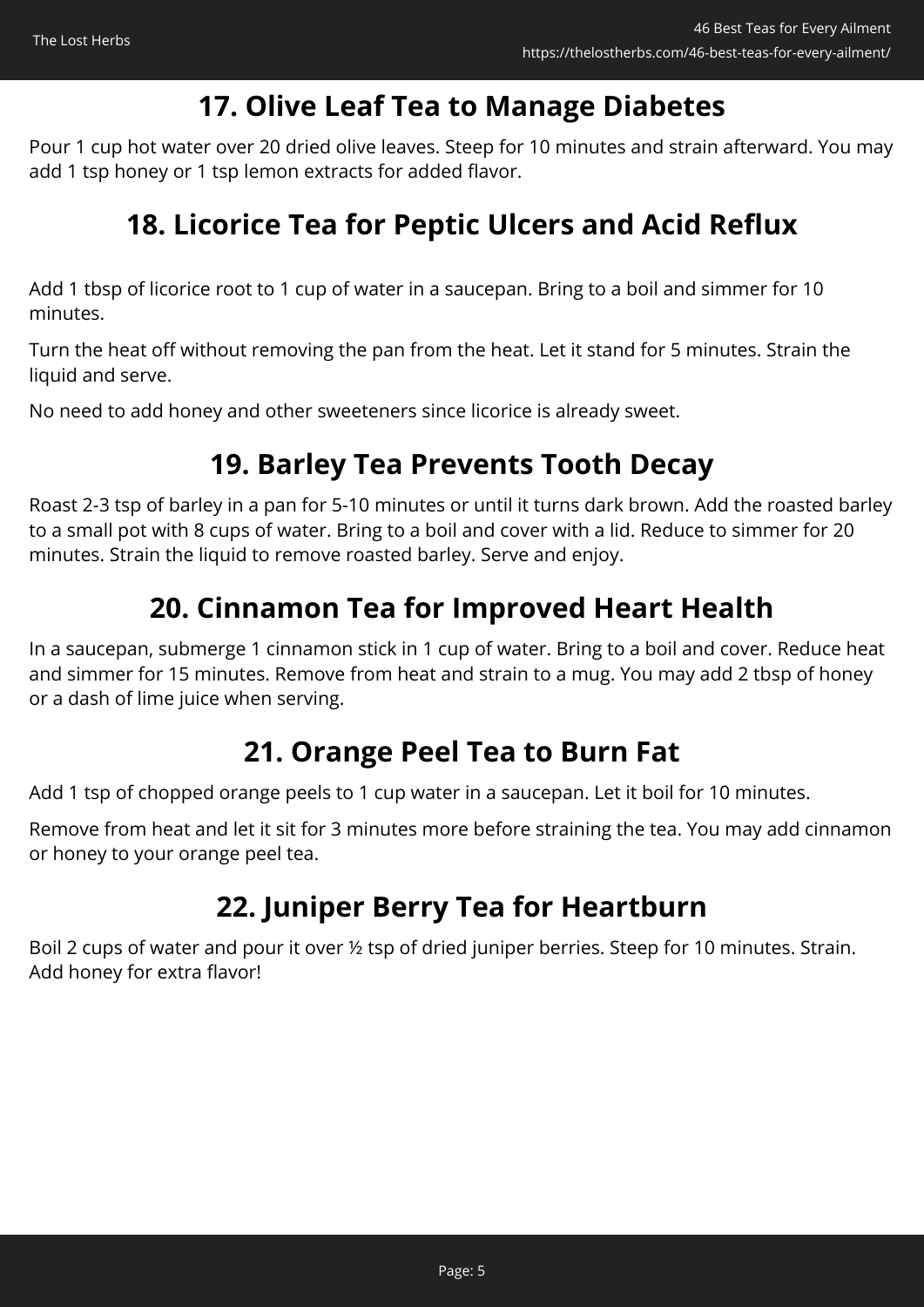## **23. Fennel Tea for Breast Milk Production**

Using a mortar and pestle, crush 1-2 tbsp of fennel seeds. Pour hot water (not boiling) over the crushed seeds and cover with a lid. Steep for 10 minutes. Strain the tea and serve.

## **24. Raspberry Leaf Tea for Labor Stimulation and Ease of Childbirth**

Boil 1 cup of water and add 1 tsp crushed and dried raspberry leaves.

Steep for not less than 5 minutes. Strain and drink.

#### **25. Sage Tea for Excessive Sweating**

You can use either 2 tbsp fresh or 1 tbsp dried leaves. Put the leaves in a cup or mug and pour over with hot water. Let it steep for 5-10 minutes. Strain the leaves particles and enjoy your drink.

## **26. Holy Basil Tea for Expectorating Phlegm**

Boil 1 cup of water and add 2-3 fresh basil leaves. Boil for 3 minutes or until the water absorbs the color and flavor of the leaves. Remove the leaves from the liquid. You may add 1 tsp of honey or ½ tsp lemon juice for more flavor.

## **27. Eucalyptus Tea for Muscle and Joint Pain**

Prepare 4 pieces of eucalyptus leaves. Make sure that you have thoroughly cleaned the leaves before placing it in a pot with 2 cups of water. Bring it to boil. Steep the mixture for 15 minutes. Pour your eucalyptus tea into a mug and drink.

## **28. Kava Tea for Seizures**

Boil 2 to 3 cups of water in a pot. Add 2 to 4 tbsp of ground kava root in a strainer inside a large bowl. Pour your hot water into the strainer bag. Steep the mixture for about 5 to 10 minutes. Squeeze the strainer bag to remove the milky-brown-like liquid. Transfer the solution to a cup. You can add some ice cubes and enjoy your drink right away!

## **29. Passion Flower Tea for Attention Deficit-Hyperactivity Disorder (ADHD)**

Use 1 tsp of dried leaves or 2 tsp of fresh leaves standard mixture per cup of tea. To start, boil 1 cup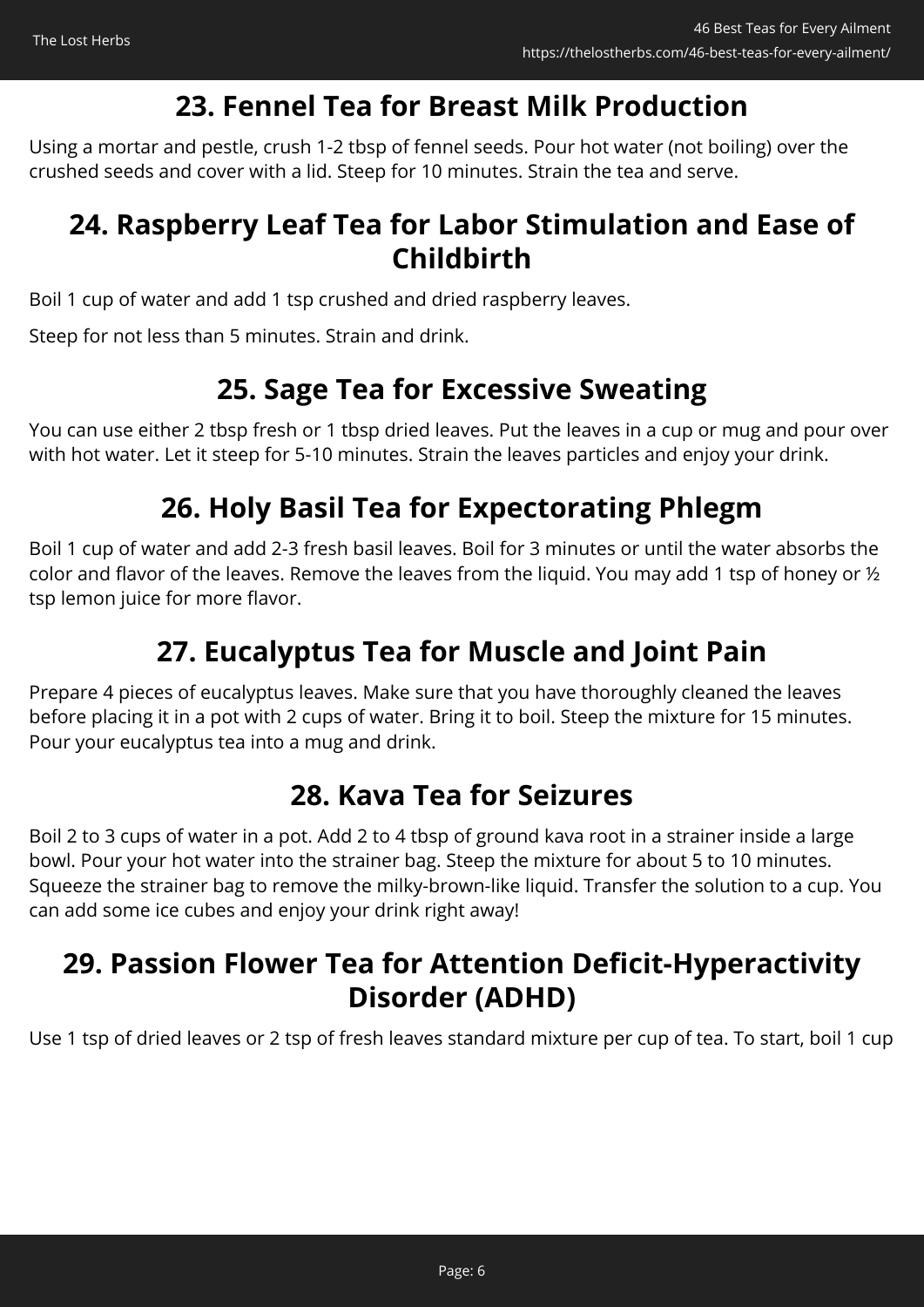of water in a pot. Place the leaves in a strainer over a large bowl. Pour the hot water over the leaves and leave it for 5 to 10 minutes. Remove the leaves and transfer the tea to a cup.

## **30. Thyme Tea for Cough**

Mix 6 twigs of fresh cleaned thyme in a pot with 2 cups of water. Boil the mixture in medium-low heat for 5 minutes.

Add 2 tsp of lemon extract. Decrease the heat to low and steep the mixture for another 5 minutes.

Remove the pot from the stove and let the tea cool. Pour the mixture into a cup, you can add honey and serve your tea.

#### **31. Marshmallow Root Tea for Dry Mouth**

Mix 1 tbsp of grounded marshmallow root in a small mason jar. Pour 1 cup of warm (not boiling) water in the jar over the marshmallow root powder. Gently shake the ingredients inside and refrigerate for 4 hours or overnight. Strain the roots and enjoy your tea!

## **32. Guava Tea for Lowering Blood Sugar**

Clean the guava leaves in running water while boiling 1 ½ cup of water in a pot. Add the leaves and let it steep for 5 to 10 minutes. Separate the leaves from the mixture and pour it into your mug. You can add honey to taste!

## **33. Yerba Tea for Mental Alertness**

Boil 1 cup of water in a pot. Place 2 tsp of yerba mate in a strainer bag in a bowl, pour in your hot water (but not boiling) over the yerba powder.

Steep for 5 minutes and strain.

Transfer your mixture into a mug and drink! You can add honey for a sweet taste of yerba tea.

## **34. Elderberry Flower Tea to Reduce Cholesterol Levels**

Boil 1 cup of water in a pot. With your strainer, add 1 teaspoon of dried elderberry flowers. Then, pour the hot water over the dried flowers. Steep the mixture for about 10 minutes. Remove the strainer and drink your tea.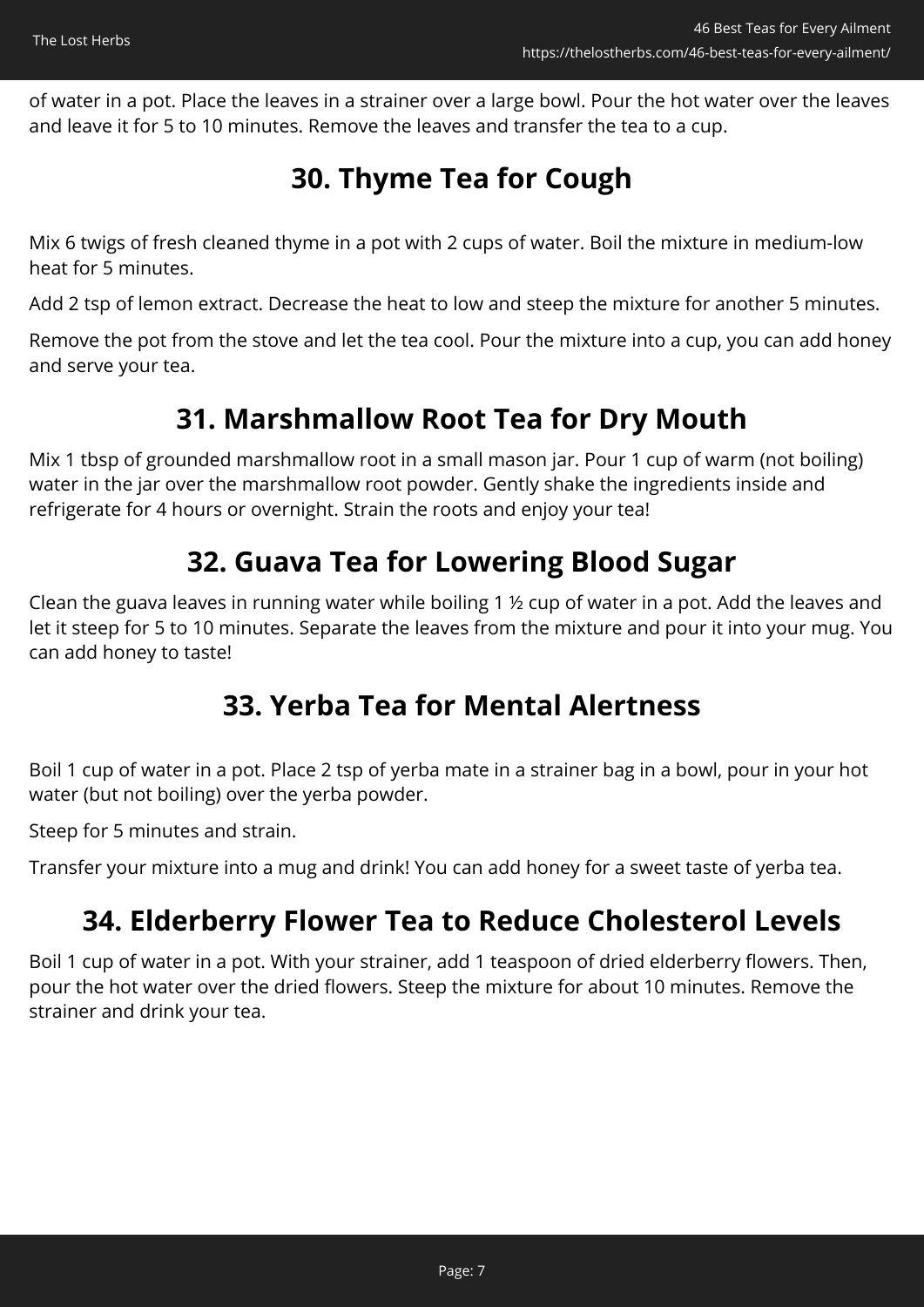## **35. Cranberry Tea as an Oral Antiseptic**

Prepare a large saucepan and add 4 cups of water mix with ½ cup of fresh cranberries. Boil both mixtures in mid to low heat for about 30 minutes. Add ½ cup sugar, 1 tbsp lemon juice, 2 tbsp orange juice, 1 cinnamon stick, 2 whole cloves, and a pinch of salt and mix. Remove the saucepan from the heat. Cover and let it steep for 1 hour. You can remove or leave the cranberries.

## **36. St. John's Wort Tea for Depression, Anxiety and to Increase Appetite**

Boil 1 cup of water in a pot. Add 2 to 3 tsp of fresh flower and steep for 5 minutes.

You can steep it longer to achieve and get its nutritional benefits. Strain and remove the flowers out. You can add sugar or honey for a sweeter taste.

#### **37. Yarrow Tea for Irritable Bowel Syndrome**

Boil 1 cup of water in a pot on medium-low heat. Add 1 to 2 tsp of dried leaves and flowers into the pot.

Steep the mixture for about 5 to 10 minutes. Remove the pot from the stove, let it cool. Transfer to your mug and drink!

## **38. Nettle Tea for Fever and Enlarged Prostate**

Rinse 1 cup of loose nettle leaves thoroughly under running water while boiling 2 cups of water in a pot. Add the leaves to the pot. Steep for 10 to 15 minutes or wait until the water turns light green. Remove the leaves and transfer the strained mixture to your cup. You can add honey for extra flavor.

## **39. Honeybush Tea to Improve Bone Health**

Heat water to 100°C. Bring water to boil and let sit for a minute. Place 1 tsp of dried honeybush tea leaves in a cup.

Pour the water over the tea leaves. Steep the ingredients for 5 minutes. Strain the leaves before drinking your tea.

## **40. Echinacea Tea to Boost Immunity and Fights Infection**

Boil 1 cup of water in a pot. Once boiling, turn the heat to low. Add 1 tbsp of dried Echinacea. Cover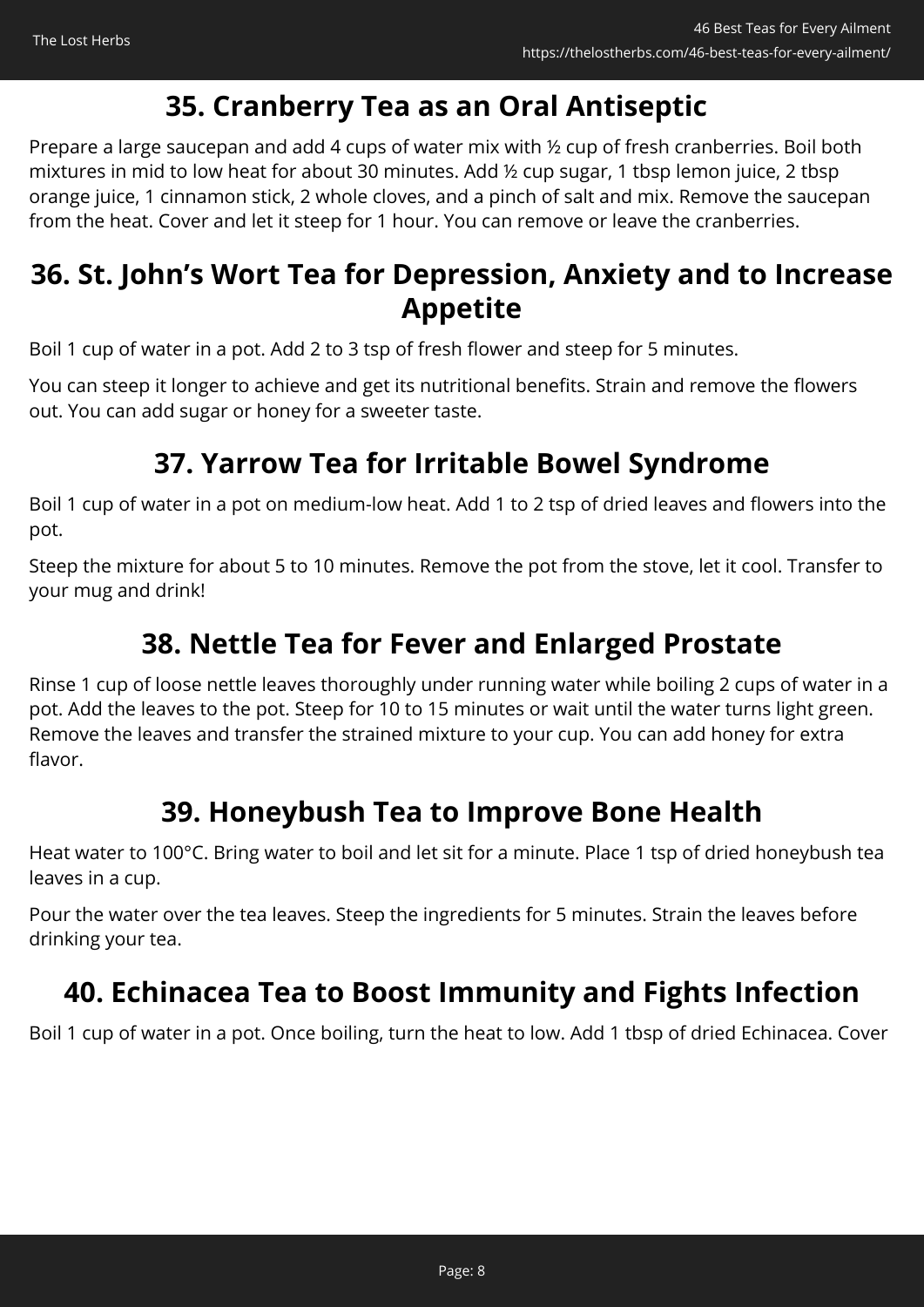and steep for 5 minutes. Remove the pot from the stove. Strain and drink. Add some flavors like lemon or honey.

## **41. Moringa Tea for Hypertension**

Gather ½ cup of Moringa leaves and boil it in 1 ½ cup of water for 5 to 10 minutes. Let it cool and drink.

## **42. Pine Needle Tea to Fight Against Bacterial and Viral Infections**

Gather 1 cup of fresh pine needles and rinse them in cold water. Chop each needle and remove the defectives. In a saucepan, boil 3 cups of water and add the chopped needles. Stir and steep the ingredients for 15 to 20 minutes. Strain the pine needles and drink! You can add maple syrup for a sweeter taste.

## **43. Turmeric Tea for Arthritis**

Boil 4 cups of water in a saucepan. Add 2 tsp of powdered turmeric. Let it simmer for 10 minutes.

Strain the tea and allow it to cool for 5 minutes. Adding honey and lemon can spice up the taste. Drink and enjoy!

## **44. Valerian Root Tea for Insomnia**

Boil 1 cup of water in a saucepan to 90 to 96°C. Add 1 tsp of dried Valerian root. Steep the ingredients for 10 minutes. Strain and drink the tea 30 to 60 minutes before bedtime to help you sleep.

## **45. Anise Seed Tea for Dysmenorrhea**

The standard mixture is 1 cup of water per 2 whole anise seeds. Bring the water to a boil in a pot. Add the anise seeds. Steep for 15 minutes. Strain the seeds and drink. You can add a natural sweetener like honey.

## **46. Gingko Tea for Alzheimer's Disease and Dementia**

Place 1 tsp of ginkgo leaf in a bowl and pour hot water over the leaves. Cover and steep for 5 to 10 minutes. Remove the leaves or strain. Pour into your cup. You can add lemon juice or honey for better taste.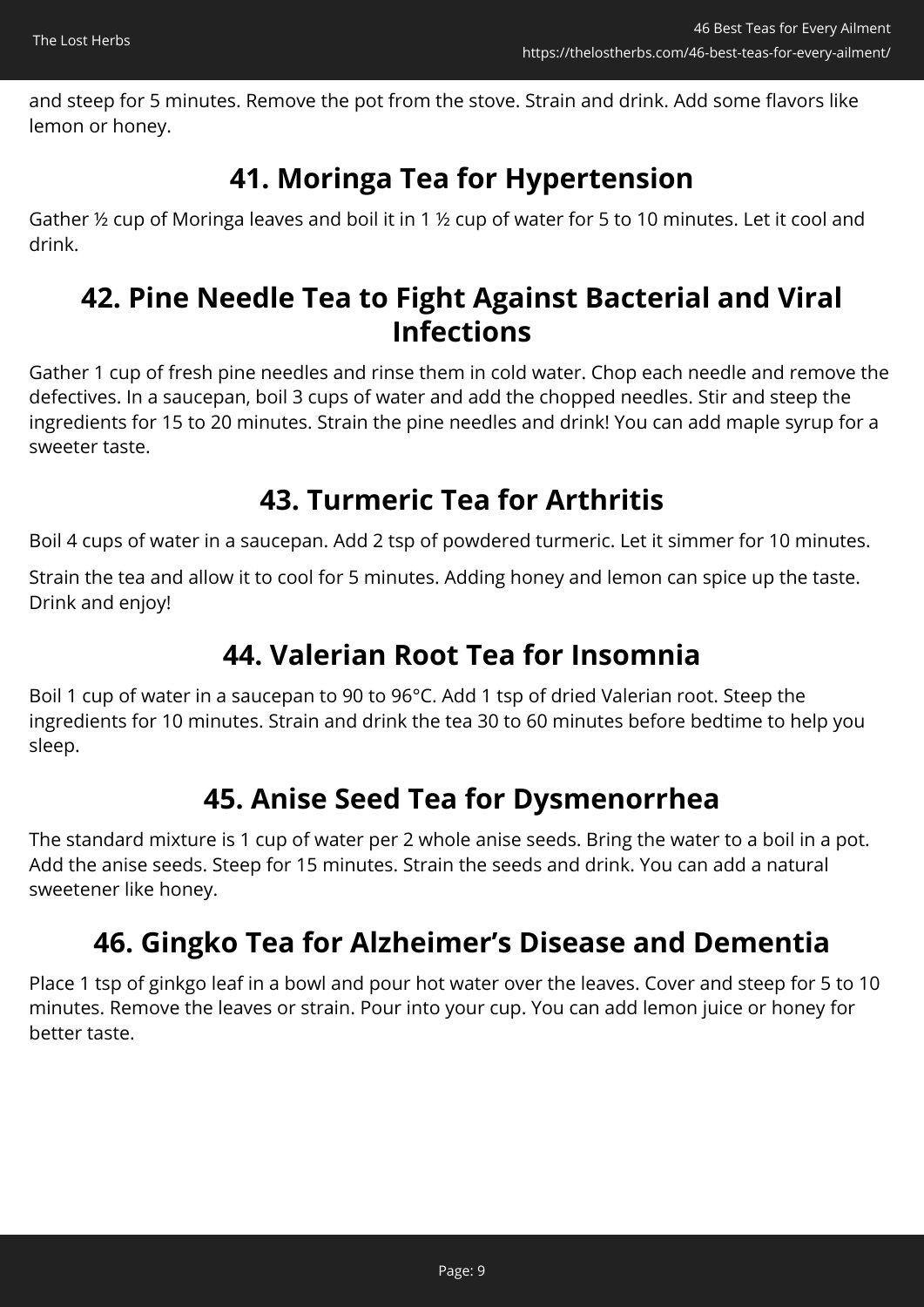With this wide selection, you'll never get bored with the monotonous taste since you can change the type of tea to suit your mood and your taste buds. Moreover, unlike soda that is healthy, and coffee that is bitter to taste, tea is healthier and can be sweet if you mix it with honey, which is more nutritious than synthetic sugars.

#### **You may also like:**

- **[10 Teas That should Always be In Your Cupboard](https://thelostherbs.com/10-teas-that-should-always-be-in-your-cupboard/)**
- **[Erratic Blood Sugar? Never Eat This Veggie](http://easycellar.d2free.hop.clickbank.net/?tid=Corina46BestTeasDBF)** [\(Video\)](http://easycellar.d2free.hop.clickbank.net/?tid=Corina46BestTeasDBF)
- **[Just like Xanax, the Anxiety Relieving Plant That Grows in Your Backyard](https://thelostherbs.com/just-like-xanax-the-anxiety-relieving-plant-that-grows-in-your-backyard/)**
- **[Plant of The Week: St. John's Wort](https://thelostherbs.com/plant-of-the-week-st-johns-wort/)**
- **[The 7 Most Powerful Medicinal Tea Blends](https://thelostherbs.com/the-7-most-powerful-medicinal-tea-blends/)**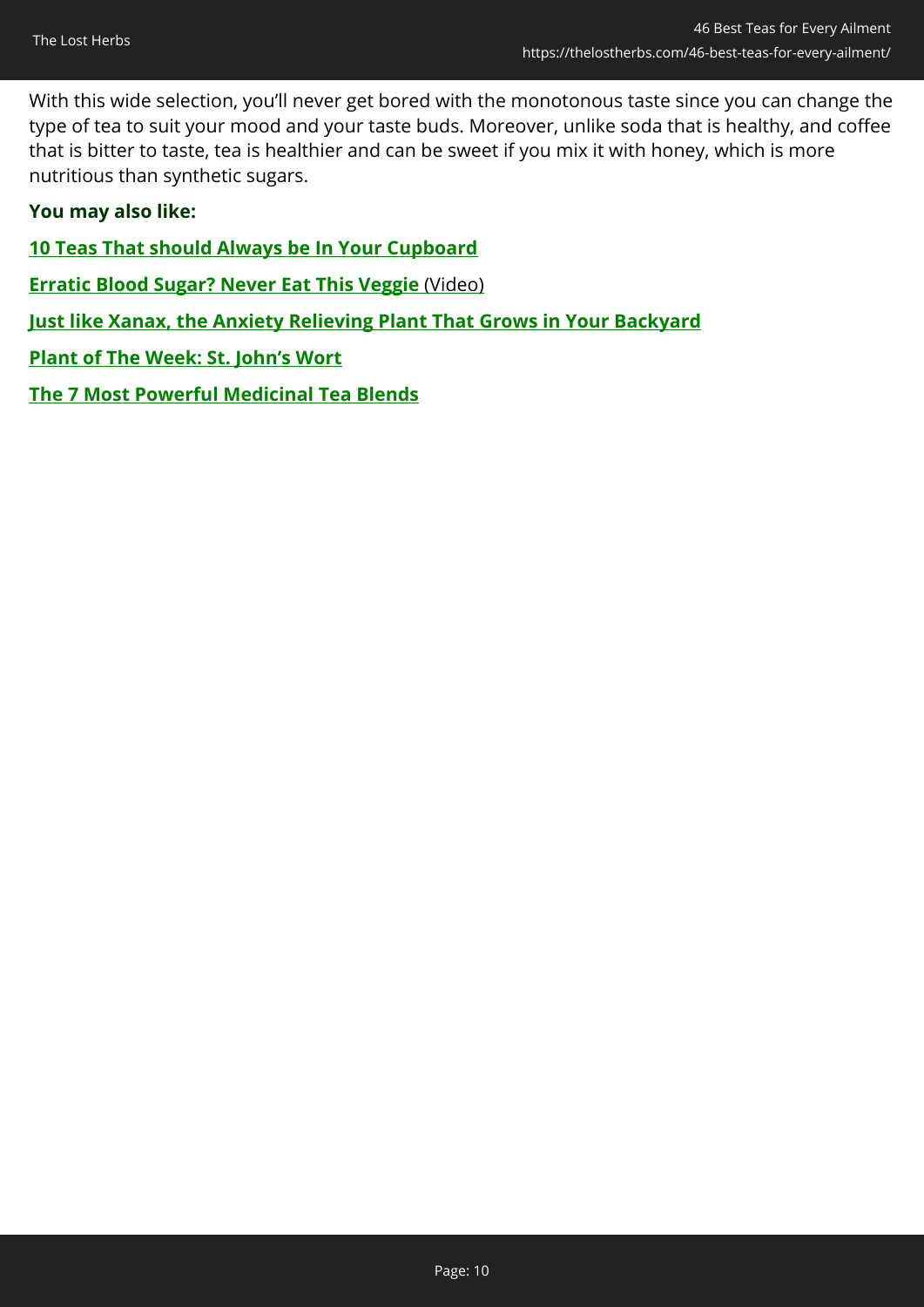## **Comments**

**Charlene Filip** – 2021-08-29 11:53:35 hi, can i use the Hibiscus Tea For Constipation for my child who is 2 years old?



**Vera Danley** – 2020-12-18 22:37:15 It is ver good to put in cofee too!



#### **The Lost Herbs** – 2020-11-17 07:52:04

Hi Cynthia, The number one rule of foraging is to positively identify the plant. After you've positively identified the type of pine tree, and are sure it's edible, you'll be cutting off green pine needles, not the brown ones that have fallen to the ground. If some of the needles are a lighter green than others– use those. They're the freshest growth. Next, remove the green needles from the woody branch. Trim off any brown, dried off needles. If you want, cut the needles into smaller pieces. God bless!

**Cynthia** – 2020-11-14 14:26:56 Is it really safe to go picking up pine needles making a tea and drinking it.?



#### **The Lost Herbs** – 2020-11-13 16:00:52

Hi Carmen, Thank you for your comment. There are several varieties of chrysanthemum, ranging from white to pale or bright yellow in color, however, the most popular ones used for tea are the yellow or white flowers of Chrysanthemum Morifolium or Chrysanthemum Indicum. God bless!



**The Lost Herbs** – 2020-11-13 15:52:22 Hi Wayne, Thank you for your feeback. We really appreciate it! God bless!